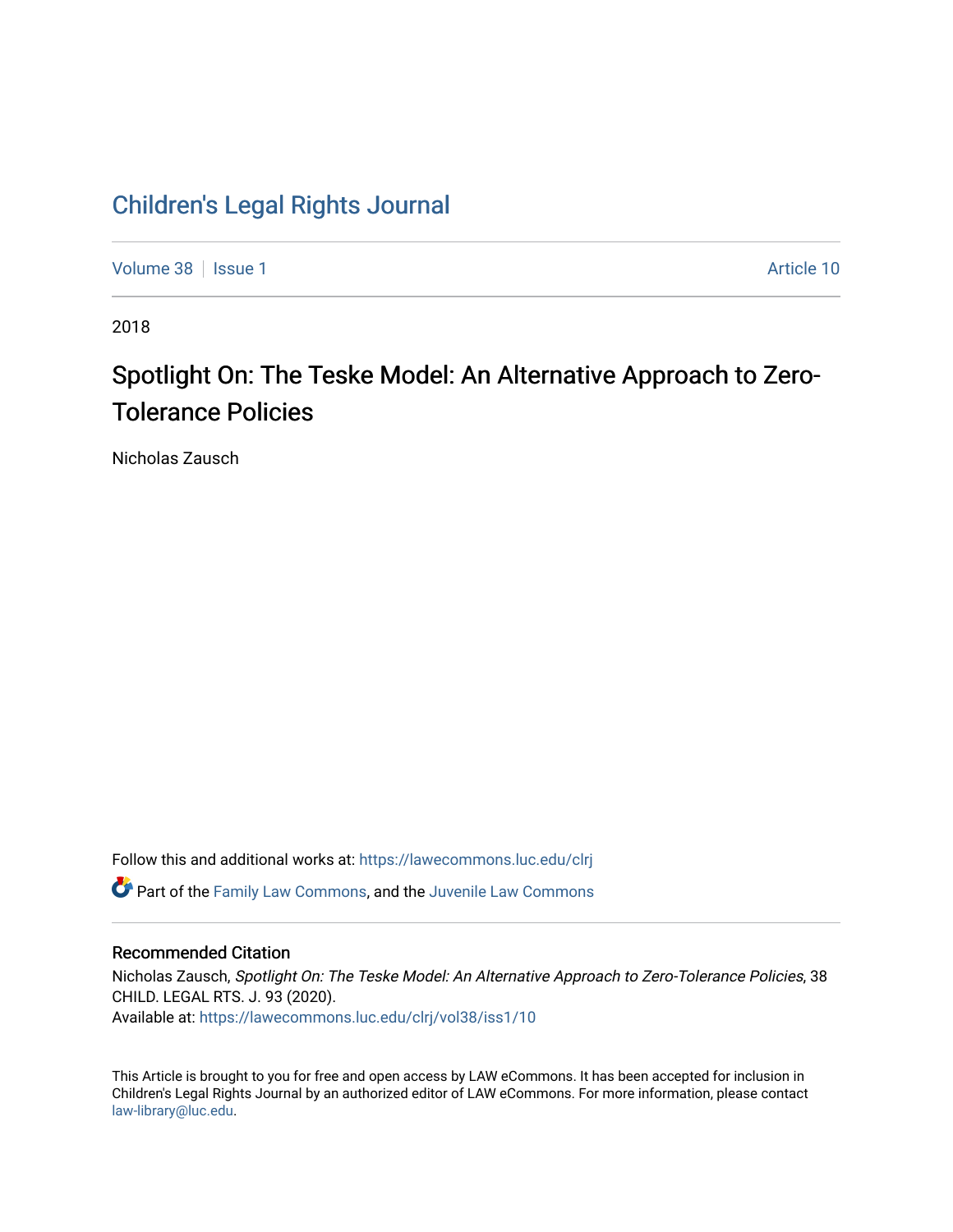### *Spotlight On:* **The Teske Model: An Alternative Approach to Zero-Tolerance Policies** *By: Nicholas Zausch*

#### **I. INTRODUCTION**

In the early 2000's, Judge Steven **C.** Teske of the Clayton County Juvenile Court in Georgia recognized that cases brought to the court dramatically increased when school districts began placing police officers on campuses in the early 1990's following the growth of zero-tolerance policies. The presence of these officers, however, did not precipitously make schools safer, although graduation rates suffered soon after. To combat this growing crisis, Judge Teske partnered with the Clayton County School District to reconsider the relationship between police officers and schools, and to determine how the juvenile court could better leverage its resources to improve the community for everyone. The results of Judge Teske's efforts, culminating in the development of a model coined as the "Clayton County Model," have been phenomenal. Through an intervention system focused on community engagement, tiered sanctions, and school-based mediation, Clayton County experienced profound improvements in juvenile court referrals, graduation rates, and violent crimes among juveniles. Following ten years of the Clayton County Model's implementation, other school districts have begun to implement similar protocols with similar results. The Clayton County Model represents a viable way to leverage police department resources in schools to make communities safer and smarter.

#### **II. SCHOOL RESOURCE OFFICER'S EXPANSION IN THE 1990'S AND THEIR NATIONAL EFFECT**

Zero-tolerance policies swept the nation following the passage of the Gun Free Schools Act in 1994. Under zero-tolerance policies, students are given punitive punishments based off of predetermined consequences that show little regard to situational context and individual circumstances. These policies capitalized on growing public discomfort following an increase in juvenile crime, a string of **highly** publicized school shootings, and fear about crimes occurring in schools. In order to address these concerns, school resource officers (SROs) became a fixture in many schools across America. To illustrate, one percent of school principals reported having SROs in schools in *1975.* **By 2008,** a similar poll found that forty percent of schools had SROs.

This policy was not effective. In addition to disregarding foundational research concerning an adolescent's ability to exercise appropriate judgment, the zero-tolerance policies exacerbated school discipline issues. The policies contributed to the disparity in arrests between students with disabilities and minority students, all while graduation rates fell in schools with SROs. In addition, SROs and their role were also shrouded in mystery. Neither the members of the community nor the students understood the SRO's responsibilities and tasks. Moreover, there was little information as to how SROs saw their own role and how to perform it. Most importantly, SROs and zero-tolerance policies did not conclusively improve school safety, thus calling into question the entire philosophy behind the policy.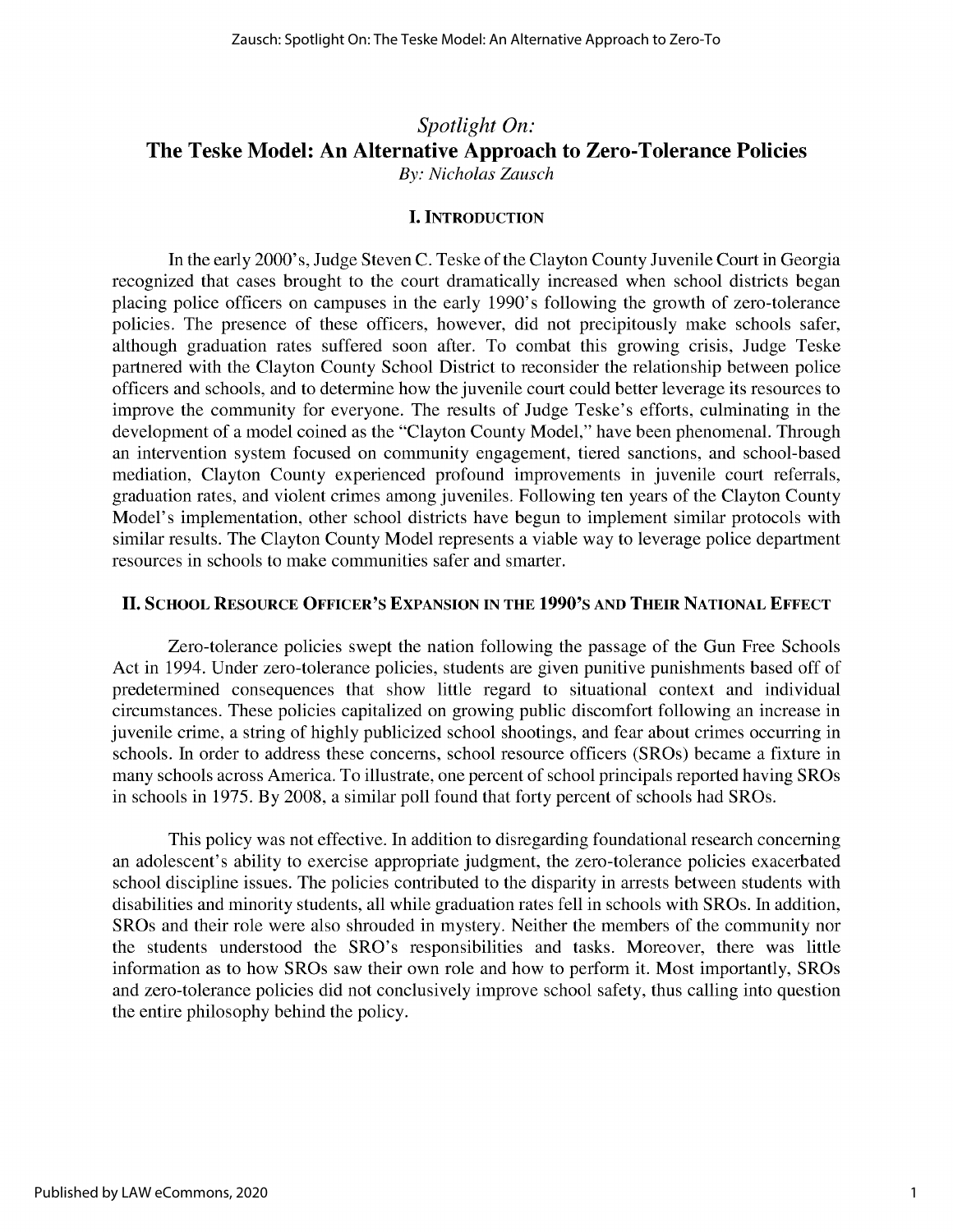#### **III. SRO EFFECT ON CLAYTON COUNTY SCHOOLS**

School-based offenses rose dramatically in the 1990's following the placement of SROs in local Clayton County middle and high schools. For instance, there were 46 school-based offenses in Clayton County in *1995,* a time prior to SRO presence in Clayton County schools. This number increased to 1,200 school-based offenses **by 2003. Of** these 1,200 cases, ninety percent of cases were misdemeanors, mostly for behavior that was formerly handled **by** school administration. The dramatic increase in offenses from *1995* to **2003** was consistent with the cultural shift towards zero-tolerance where students were subject to predetermined consequences without regard to mitigating circumstances or proper context.

These policies had profound effects on graduation rates, arrests of children of color, and recidivism. **By 2003,** the graduation rate of Clayton County schools fell to an all-time low of **fifty**eight percent. When suspensions increased, there also was a precipitous increase in juvenile crime, particularly among minority students. **Of** all referrals to juvenile court, eighty percent involved African American students. In addition, the average caseload for a probation officer was **150,** with two-thirds of the cases being low-risk cases. Because of this lack of supervision, the recidivism rate spiked to seventy percent. Judge Teske contends that all of these impacts were a direct result of zero-tolerance policies that were negatively harming the Clayton County community.

#### **IV. A** NEW **APPROACH**

The Clayton County Model, informally known as the "Teske" model, focuses on collaboration with community stakeholders to reduce school arrests **by** creating a protocol **by** the which the stakeholders address school-based acts. To develop the protocol, stakeholders engaged in a series of conversations starting in **2003** that were moderated **by** a neutral party that addressed concerns and goals for the group. Following a review of the county data, the collaborators began shaping a plan to address their own concerns and goals. The protocol was memorialized in writing, and training was provided for the different sectors so as to ensure that it be implemented properly. The goal throughout the meetings was to create data-informed policies that could be effectively implemented with community buy-in and support.

Following these series of meetings, Clayton County unveiled a three-tier graduated response system that addressed the four most common misdemeanor offenses being referred to in the juvenile court, specifically, disruption, fights, disorderly conduct, and failure to follow police instructions. Pursuant to the program, rather than immediately getting sent to the juvenile court, students were first given a written warning and were required to attend conflict resolution workshops before being referred to court. The hope, of course, was to give students an opportunity to correct their behavior through intervention **by** school leaders and trained conflict resolution professionals before the court system stepped in.

The protocol also formed a multidisciplinary panel that would meet regularly to discuss children at risk for referral to the court. Following a meeting on a specific child, the panel connects the child and their family services outside of the school setting. These services consisted of individual and family therapy, wrap-around services, and anything else deemed appropriate. The goal of these meetings was to be proactive, rather than reactive, in providing services to at-risk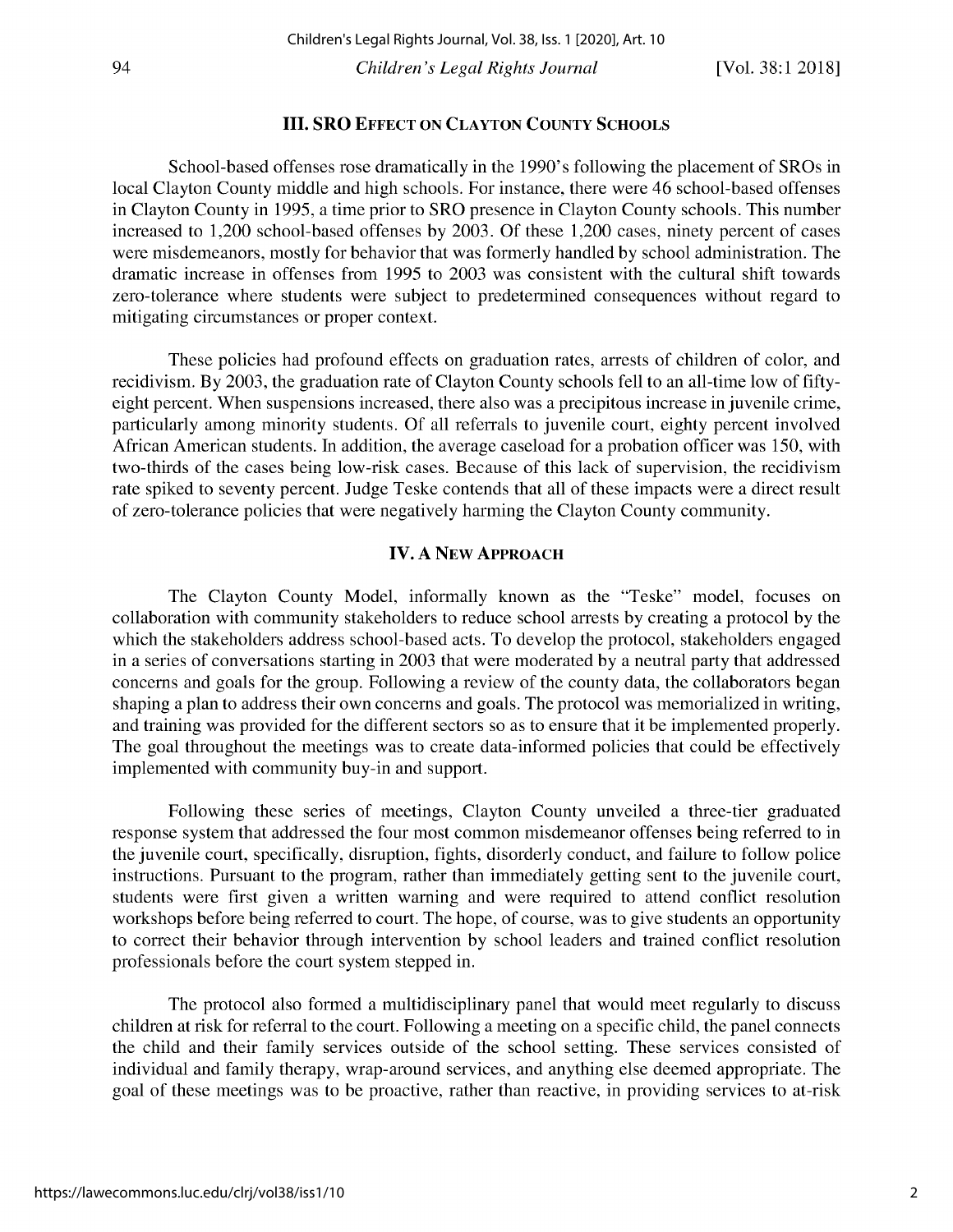#### **V. TANGIBLE IMPROVEMENTS ACROSS CLAYTON COUNTY**

This protocol has been remarkably successful in improving juvenile justice reform in Clayton County. Since the program's implementation in 2004, referrals to the juvenile court have decreased **by** sixty-seven percent, suspensions are down **by** eight percent, and graduation rates in Clayton County are up twenty percent. Furthermore, incidents related to weapons on campus are down seventy-three percent and felony rates in the community decreased **by** fifty-one percent. Clayton County also saw dramatic decreases in the disparity of referrals and detention rates for ethnic and racial groups. Put simply, keeping students in school for longer periods of time lowered crime across the board in the community and increased graduation rates.

In addition to these improvements, the overall role of the police force began to change. Because SROs now engaged more positively with students, students began sharing helpful information to solve other crimes. Caseloads for probation officers dropped to twenty-five cases per officer, which led to a reduction in recidivism to twenty-four percent compared to seventy percent in 2004. As Judge Teske stated, "This decline represents greater success among these troubled youth and fewer victims." The police force now had the tools and the time to devote more resources to serious crimes and severely troubled youth.

#### **VI. IMPLEMENTATION IN OTHER COUNTIES**

Numerous counties have followed Clayton County's lead and achieved similar results. For example, Birmingham, Alabama had **513** SRO referrals to juvenile court in the **2007-2008** school year, with ninety-nine percent of the students referred being African American and ninety-six percent of offenses being petty misdemeanors. Following the protocol's implementation, referrals decreased **by** seventy-five percent and detention rates fell **by** seventy-two percent. Wichita, Kansas also achieved great improvement through the use of the model, with school arrests decreasing **by fifty** percent since its implementation. Finally, Rapides Parrish, Louisiana reduced their school referrals from **1,148** to just **58** over the span of five years following implementation. Other counties across the United States are currently following suit to create their own protocols to reduce school arrests, with expected results similar to that of Birmingham, Rapides Parrish, and Wichita.

#### **VII. CONCLUSION**

Judge Teske often quips that "zero tolerance is zero intelligence," and the statistics indicate that he is right. Under his leadership, Clayton County created an alternative approach to juvenile court referrals that directly opposed the zero tolerance policies of the 1990's. With astounding results, Clayton County experienced higher graduation rates, lower crime rates, and lower juvenile court referrals. Clayton County is emblematic of what is possible when courageous leaders take a common sense approach to a crippling problem. The model takes work, energy, and commitment, but if Clayton County or any of the other counties that have adopted similar protocols would attest, it is well worth the effort to create a more effective juvenile court, school system, and police force.

**95**